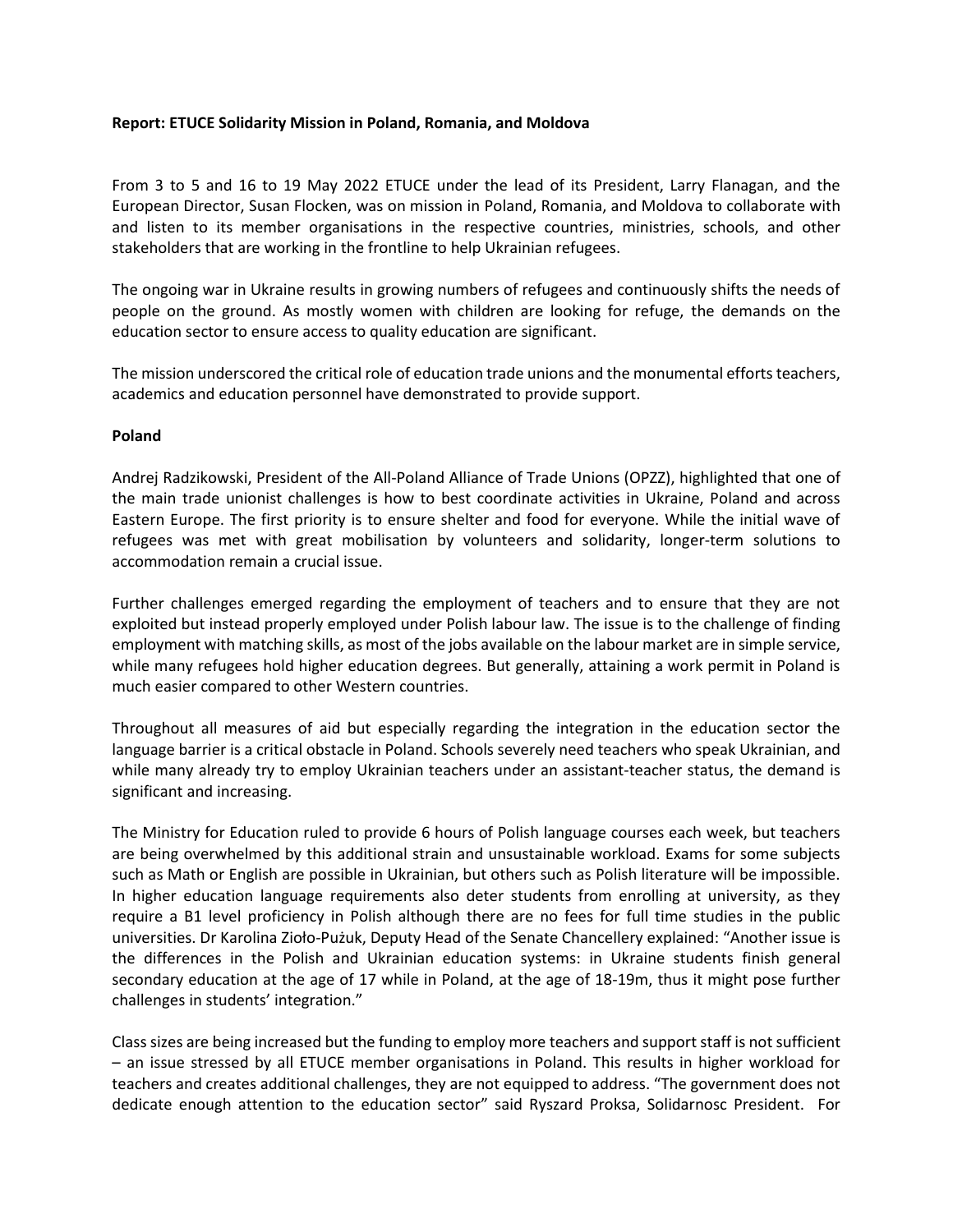instance, regarding the psychological support of children traumatised by war, schools need to employ specialized psychologists to properly help the children and to not further burden teachers. The insufficient funding in education is apparent also in the lack of ICT tools and education equipment available.

Slawomir Broniarz, President of the Polish Teachers' Union (ZNP), underscored that even prior to the refugee crisis the education sector has experienced unfavourable conditions due to a lack of governmental support. The general attractiveness of the teaching profession suffers as a result and pre-existing issues are amplified by the new challenges. Teachers in Poland are expecting a pay rise of 4.4 % in May, but considering the inflation rate of 12 %, that is drastically insufficient. The ZNP regrets the lack of social dialogue and selective approach of choosing negotiation stakeholders by the national government. In addition, it warned about the general trend of increasing privatisation of the education sector in Poland and the motion by the Ministry of Education to employ young teachers under precarious 2-year contracts. These developments are severely counterproductive for the security and well-being of teachers and thus for the attractiveness of the profession, especially in times of crisis.

ETUCE called for greater efforts of the European Commission Representation in Poland to support the social dialogue between the Polish government and education trade unions and to verify the potential reallocation of available funds under the Resilience and Recovery plan to further address the critical issues of accommodation and integration of refugees in Poland.

Summer period activities for refugee children remain a critical issue.

## **Romania**

Since the beginning of the war, the education law has been rapidly amended to allow for Ukrainian students' participation in school activities while waiting for recognition of documents and future enrolment into high schools without passing national exams in September 2022 in Romania.

In addition, the provision of Romanian language classes has been modified to allow for more speedy language learning. "At present, Ukrainian refugees can register as audience students, once they learn Romanian language they can study in Romanian schools", explained Mr. Ionel Florian Lixandru, State Secretary of the Ministry of Education, in charge of Ukrainian refugees' situation. The most critical challenges in the integration of refugee children into the education system are linguistic barriers, psychological traumas, loss of documents, differences in education systems as well as the serious situation around unaccompanied children, Ukrainian Roma, orphans, and entire orphanages in need of housing. Despite the exiting relocation mechanism to address the needs of orphans, only six specific centres are spread out across the country.

In general, refugee children are enrolled in schools nearby their accommodation with the help of municipality representatives and school inspectors. Ukrainian children who can speak Romanian (given the historical connections of some parts of Ukraine and Romania) are integrated in mainstream classes, for those refugee children facing linguistic issues, the situation is more complex. Although Romanian public schools do not offer education in Ukrainian nor in Russian, education facilities along with necessary devices have been provided in Bucharest giving refugee children possibility to study with Ukrainian volunteer- teachers or to follow Ukrainian programmes online. For example, Ienachita Vacarescu high school provided facilities and necessary devices for an entire Ukrainian school from Odessa now delivering both online and offline education for Ukrainian refugees from 3 to 6 pm.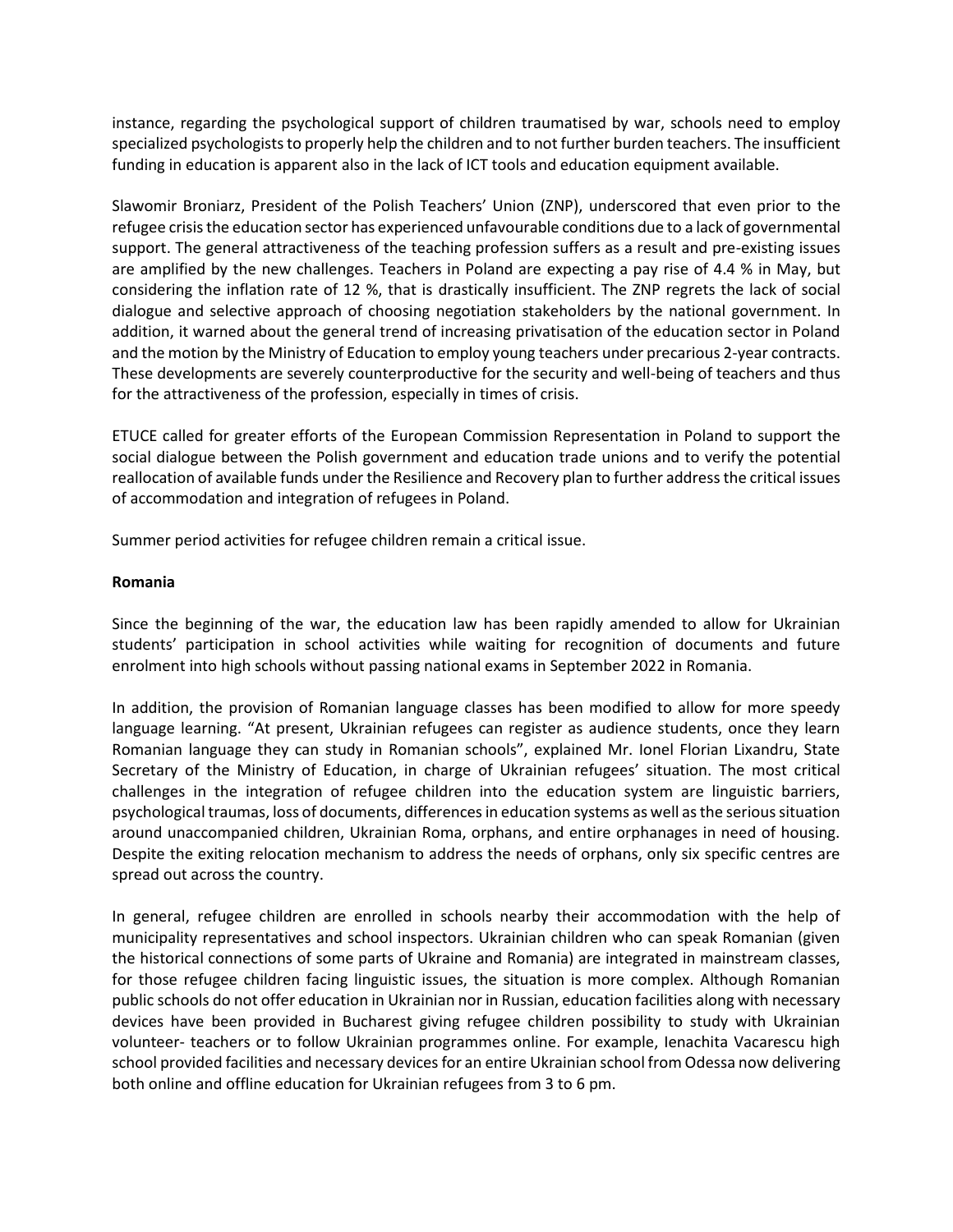At Bucharest municipality level, to address both linguistic and mobility issues, representatives from Ukrainian diasporas were involved along with the creation of operational groups who have organised a Google drive forms to, among other things facilitate Ukrainian refugees' mobility (e.g., usage of public transport).

Regarding the issue of employment of Ukrainian teachers in the Romanian education system, Ukrainian teachers can be employed under a so-called non- certified status which implies not attractive conditions. "Ukrainian teachers can be employed as non-certified teachers though it's more attractive for them to be employed by international organisations or NGOs as volunteer- teachers. We talked about how to change the current legislation at least for a short period of time, however when the numbers of refugees dropped, the talks on the employment issue stopped as well" said, Ms Ligia Deca, Presidential Adviser, Department of Education and Research.

The persisting challenge that can be observed in Romani as well, is the issue around registration and tracking system of refugees. "It's difficult to identify the exact number of both refugee students and teachers who are on the Romanian territory. The perception of Romania being a transit country poses numerous challenges", explained Mr. Lixandru. At present, approximately, about 4 000 out of 40 000 children are enrolled in schools in Romania.

To better map the future needs of refugee children, the summer period is foreseen to ensure the provision of Romanian language courses as well to guarantee further official schooling given the existing uncertainties of future education paths among Ukrainian refugees and flexibility around pursuing Ukrainian programmes virtually. "If the war doesn't end all these students will continue just learning online. There is a big risk of no-schooling or unsupervised schooling if the war continues and children are not studying," said Ms Deca.

At higher education level, there are ongoing talks on the introduction of the Recognition Refugee Passports by the government and representatives of the higher education institutions. Having a long history and an extensive experience in providing support to refugees, Mr. Mihnea Costoiu, Rector of Polytechnic University of Bucharest (UPB) said: "First and foremost, we have been helping students and professors from various backgrounds who studied in Ukraine using our own funds. We had more than 3500 people in the university, but most of Ukrainians stayed in the border towns, mostly in the northern and eastern parts". The university accepts refugee students without documents requiring so far, a specific declaration. Currently 79 Ukrainian students have been enrolled into the university under a flexible programme along with a number of foreign students from other countries who studied in Ukraine and who are allocated with scholarships. Flexible contracts have been provided to approximately 20 Ukrainian professors who remain in Ukraine and provide online lessons. Apart from linguistic, medical, and psychological support, not to mention housing, the university organises kindergarten for Ukrainian children.

The launch of a new TV channel under the umbrella of Euro news, will be organised allowing for the provision of courses in Ukrainian language and direct communication with both Moldova and Ukraine. Talking about European Commission's coordination role and micro-financial assistance and aid to Ukraine and Moldova, along with international donors' participation (e.g, UNHCR. UNICEF) Ms. Mara Roman-Banescu, Deputy Head of the Representation of the European Commission in Romania explained: "The Romanian government is still working on the social support package, which is linked to the EU financial assistance, however the relocation of funds under ongoing MMF can be complex. As a whole, a high inflation rate along with rising energy prices can have a negative impact on the situation around refugees.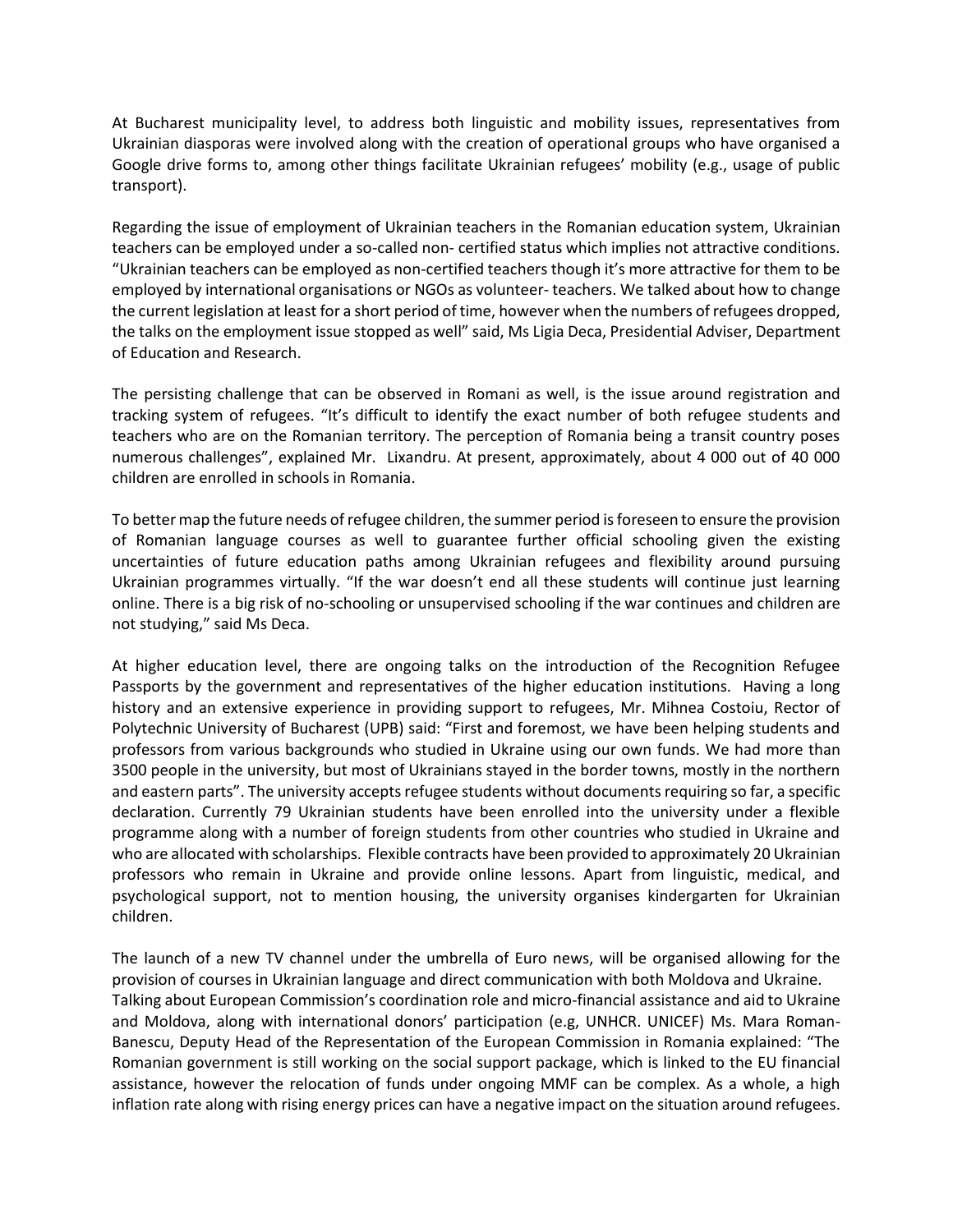Another issue might be linked to the rise of popularity of far-right parties who already succeeded to enter the Parliament on the position towards the COVID-19 and now trying to employ issues of the ongoing war in Ukraine in their propaganda".

The mission to Bucharest further highlighted the extraordinary work of all ETUCE member organisations - ALMA-MATER, FSLE and SPIRU HARET- in response to the refugee crisis, and their extensive cooperation with various governmental institutions, civil society organisations, NGOs (e.g. Rotary Club of Romania), student organisations and international organisations such as, Red Cross, UNICEF, and others.

Only with adequate pay, equipment and training can teachers provide quality education and their wellbeing ensured.

## **Moldova**

Since the beginning of the aggression of the Russian Federation in Ukraine, more than 400 000 Ukrainian citizens crossed the border of the Republic Moldova representing about 3-4% of the Moldovan population. More than 110 shelters, amounting to 8000 places, have been put at the disposal of Ukrainian citizens forced to flee their country from day one of the aggression. About 100 000 of refugees - who are primarily mothers, children, and elderly people - are housed in hotels. More than 80 000 refugees are hosted by families.

Without mentioning financial aid provided by UNHCR to refugees directly, the Moldovan government has been expanding a minimum income scheme to cover refugees allowing for two social support packages administrated to both refugees and host families. Only two weeks ago, approximately 35 000 refugees opted for aid, while the number of beneficiaries among host families doesn't reach 10 000. That poses future challenges and financial burden on the country, keeping in mind that hosting families are not economically sustainable, and the country's budget is restrained, not to mention the skyrocketing inflation rate of more than 20 %, deficit in state social insurance and the issue of energy prices. In a meeting with the President of the Parliament of the Republic of Moldova, Mr. Igor Grosu, stressed: "Thanks to the families of our country we resisted the crisis, although we had never before encountered a situation of managing such an important number of refugees while our capacities were limited".

At present around 8000 Ukrainian citizens have requested for an asylum status. Since the state budget's fraction dedicated to that purpose was initially envisaged only for few hundreds asylum seekers, the Moldovan government has initiated the work around so-called Temporary Protection Mechanism, additionally, given that the state of emergency expires on the 21st of June 2022. The purpose of the Temporary Protection Mechanism is to continue guaranteeing the rights to, e.g., work and education for refugees.

"Until the 21st of June 2022, a refugee from Ukraine has the right to work as any Moldovan citizen. To continue doing so, following the end of the emergency state, however, refugees must apply for asylum", said Mr. Marcel Spatari, the Minister of Labour and Social Protection of the Republic of Moldova. Thus, Ukrainian teachers registered in the Moldovan system have the right to pursue their professional activities in Moldovan education institutions once have applied for asylum. Talking about the employment of Ukrainian teachers in Moldovan education institutions, close cooperation between Education Trade Union Chisinau branch and the municipality education department should be noted. The joint mechanism of qualification identifications and available Russian speaking vacancies has been set up involving both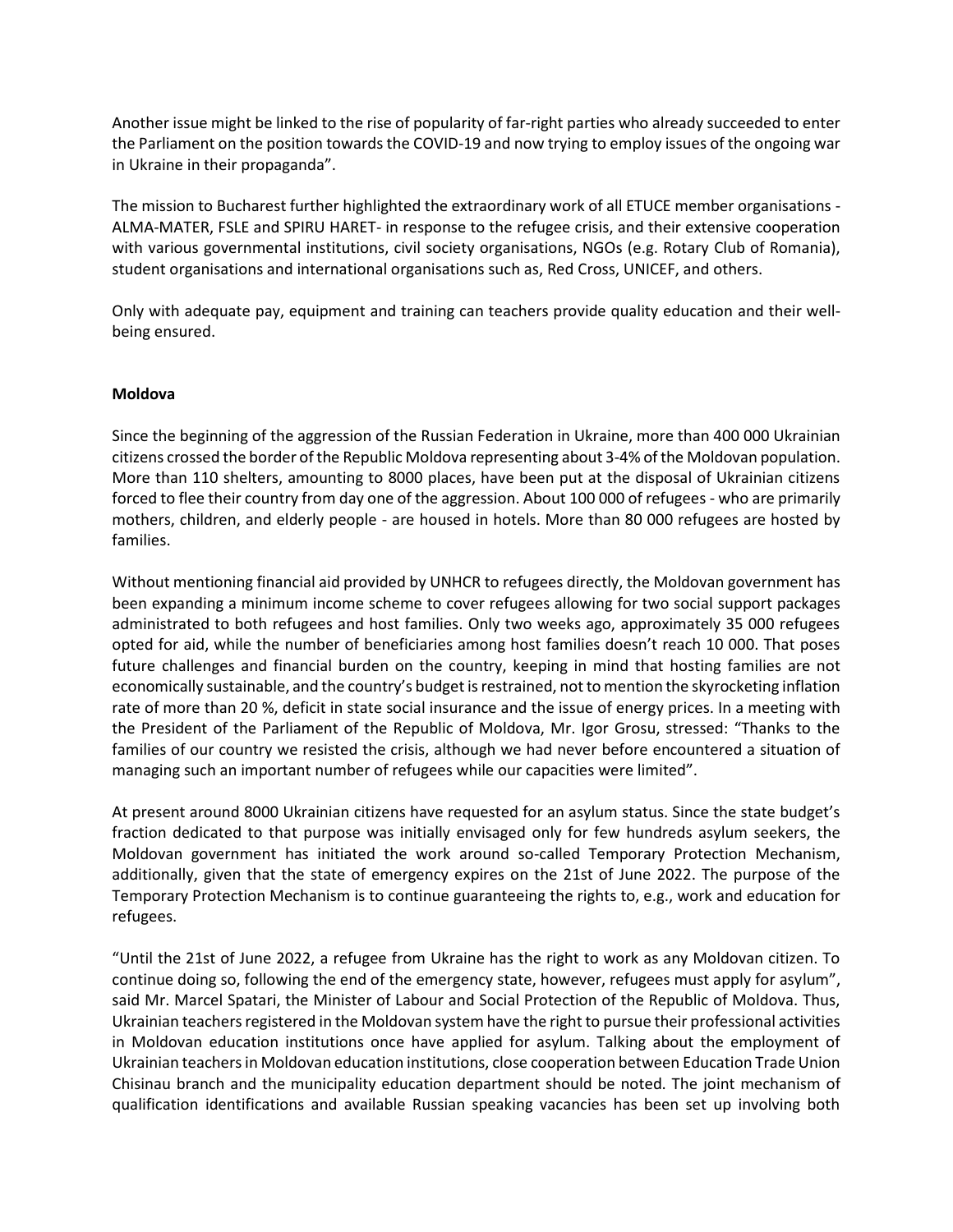pedagogical and non-pedagogical opportunities in the education sector. So far, out of 24 refugees who addressed the municipality, 5 refugees have been employed. Despite the fact the country's current regulation settings allow for refugees' employment without any specific working permit, demographic issues along with unregulated work represent an ongoing challenge for the Republic of Moldova.

The critical situation of unaccompanied children remains a serious problem, given that Ukraine's law allows 16-year-olds to leave the country without carers in contravention of the Moldovan legislative framework. The state child protection services have been employing individual approach and taking case by case in ensuring social assistance to unaccompanied children, and children with disabilities.

To give fast response to the unprecedented influx of refugees in Moldova, an ad hoc group focusing on education and psychological support has been set up under the direct supervision of the Ministry of Education. Necessary steps to adapt the legal framework have been taken rapidly to include refugees in the Moldovan education system ensuring full access to education, from early childhood education to higher education.

Although tracking and registering of refugee children is a critical challenge in Moldova, so far, the earlier mentioned Temporary Protection Mechanism also targets more than 47 000 children and teenagers who are currently living in Moldova: 19 600 are until 6 years old and 27 700 are between 6 and 16 years old. "Only for a year the cost of maintaining all these children amounts to approximately 50 000 000 euros. The legal framework under the Temporary Protection Mechanism consists of, among other things, fast Romanian courses; social services; medical services; administration services (e.g., deliverance of ID cards); accommodation; and last but not least psychological support", explained Mr. Anatolie Topala, Minister of Education, Culture and Research of the Republic of Moldova.

Regular communication has been established between the Ministries of Education in Moldova and Ukraine to ensure the enrolment of refugees in the Ukrainian universities through organising admissions in Moldavan special testing centres. Although, in general education children tend to adapt smoothly and quickly despite of differences in Moldovan and Ukrainian curricula, there is an ongoing work on the provision of distant learning to Ukrainian refugees. It is important to note that, trainings for both school leaders and teachers on how to work with refugee children have been put in place. The Ministry of Education of Ukraine has offered some tools and advice on how to organise the education of refugees. and the dissemination of the information about the access to education on the website of the Ministry of Education of Moldova in Russian, Ukrainian and English have been provided.

As for summer holidays, the set-up of summer camps for refugees and classes to learn Romanian are envisaged allowing for refugee children to start the next school year as from September 2022. Despite close collaboration and cooperation among social partners in the education sector and the great solidarity mobilisation at both governmental and societal levels, the Moldovan education sector remains heavily impacted by the ongoing critical situation and pre-crisis issues, such as high rate of brain drain at all educational levels, despite of benefits provided to future teachers and academics by the state education institutions.

Unable to fully recover from the health crisis, the ongoing refugee and economic crisis along with negative impact of the war in Ukraine hinder the tremendous work of the Education and Science Trade Union Federation of Moldova (ESTU) in support of Moldovan teachers and refugees coming from Ukraine.